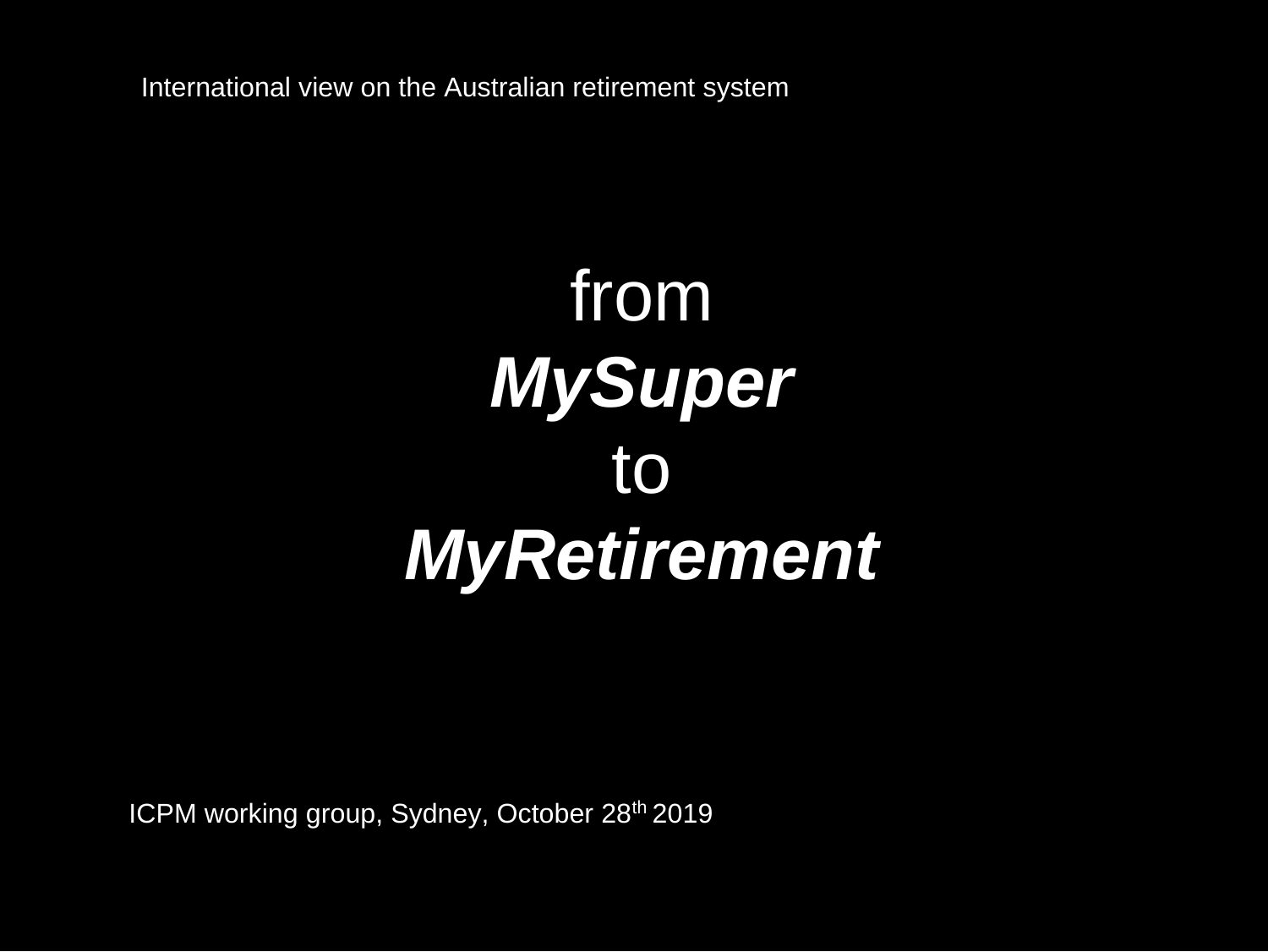# Topics

- Growing Pains
- Choice = Freedom?
- Leadership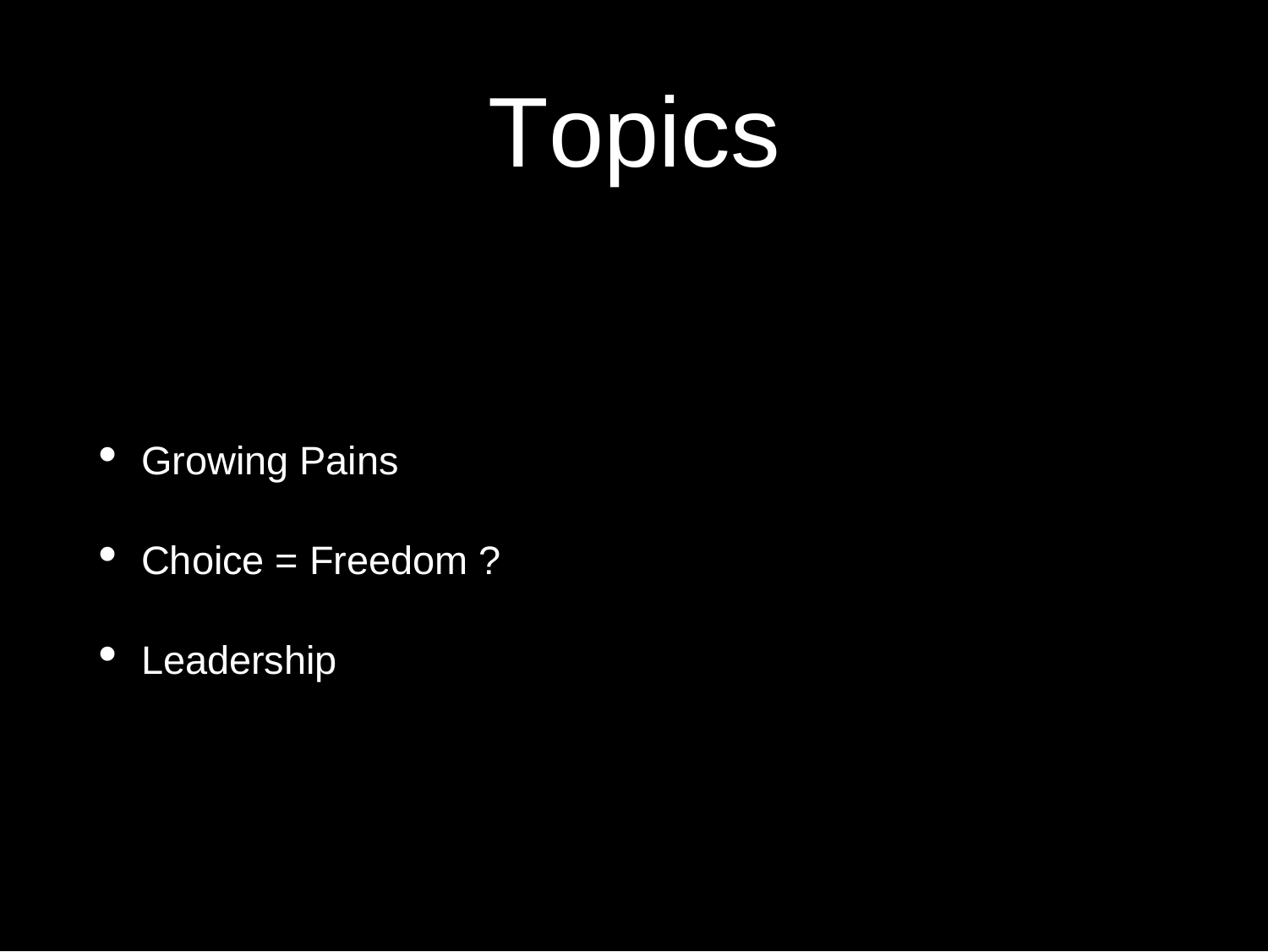## ICPM Working Group

- Michael Preisel, Risk Officer, United Nations Pension Fund, **USA**
- Susan Banta, Director of Research, PEW Charitable Trusts, **USA** aided by Aleena Oberthur
- Albert de Wet, Group Treasury Portfolio Man., FirstRand, **South Africa**
- Fernando Larrain, CEO, Asociacion de AFP de Chile, **Chile**
- Alwin Oerlemans, Head of Product Man., APG, **[The Netherlands](#page-3-0)**
- Bernard Morency, Senior Fellow, Global Risk Institute, **Canada**
- Benne van Popta, Chairman, PMT, **The Netherlands**
- André Snellen, Chairman, Pension Fund Retail Sector, **The Netherlands**
- Zoe Alexander, Director of Strategy, NEST, **UK** aided by Eleanor Cooksey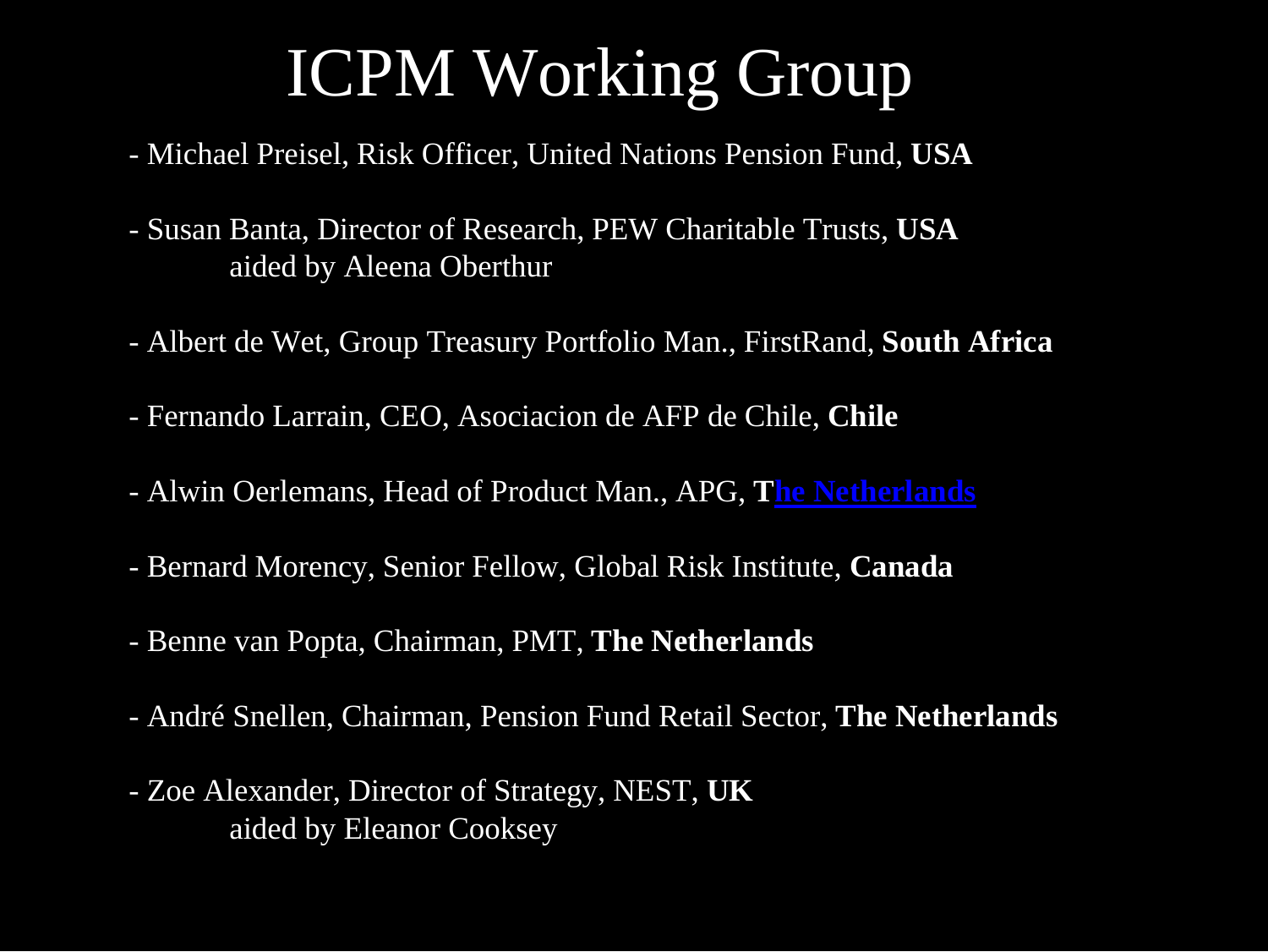### Interviewees

- <span id="page-3-0"></span>- **Andrew Boal**, CEO, Rice Warner, Consultant-Actuaries
- **Eva Scheerlinck**, CEO, AIST, organisation of Superannuation Trustees
- **Hazel Bateman**, Professor of Economics, University of New South Wales
- **Jeremy Cooper**, Chairman Retirement Income, Challenger, investment company
- **Angela MacRae**, Productivity Commission, Government Research Institute
- **Susan Thorp**, Professor of Finance, University of Sydney Business School
- **Ian Yates**, CEO, COTA, Council On The Ageing for older Australians
- **Helen Rowell**, Deputy chair, APRA, Prudential supervisor/regulator
- **Nick Sherry**, former Minister for Financial Services and Superannuations
- **David Knox,** Mercer, as our liaison officer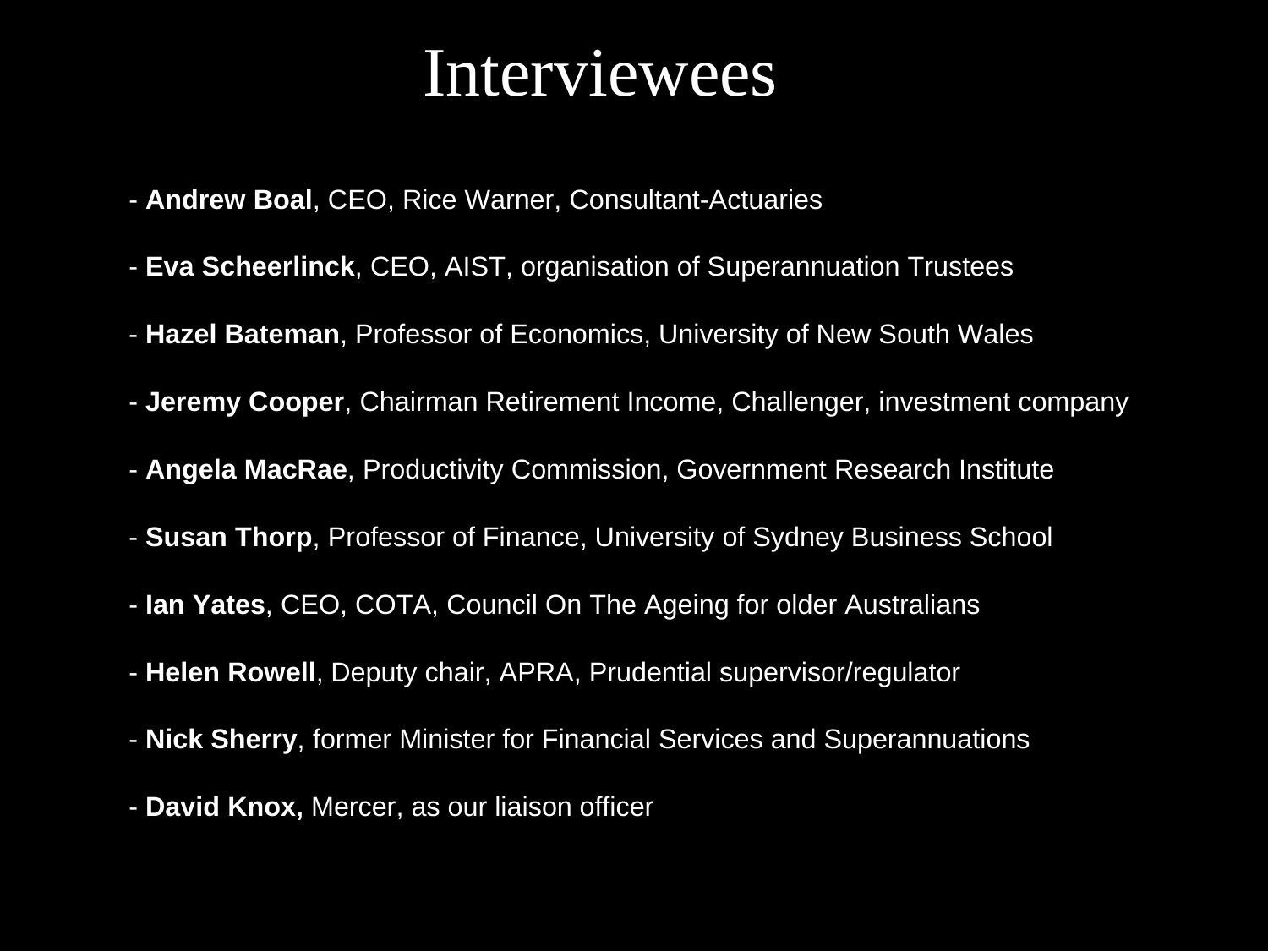## Growing Pains

Past:

Baby: 3% in Superannuation in some sectors (the eighties) Toddler: 9% compulsory for all employees (moving to 12%) Now:

Adolescent: 135 % GDP, it's here to stay !, strong savings machine

Future:

Into maturity: From MySuper to MyRetirement

### **Growing pains:**

potential for a splendid human being but also risk of going off the rails when hanging out with the wrong friends.

Existential questions: who am I ?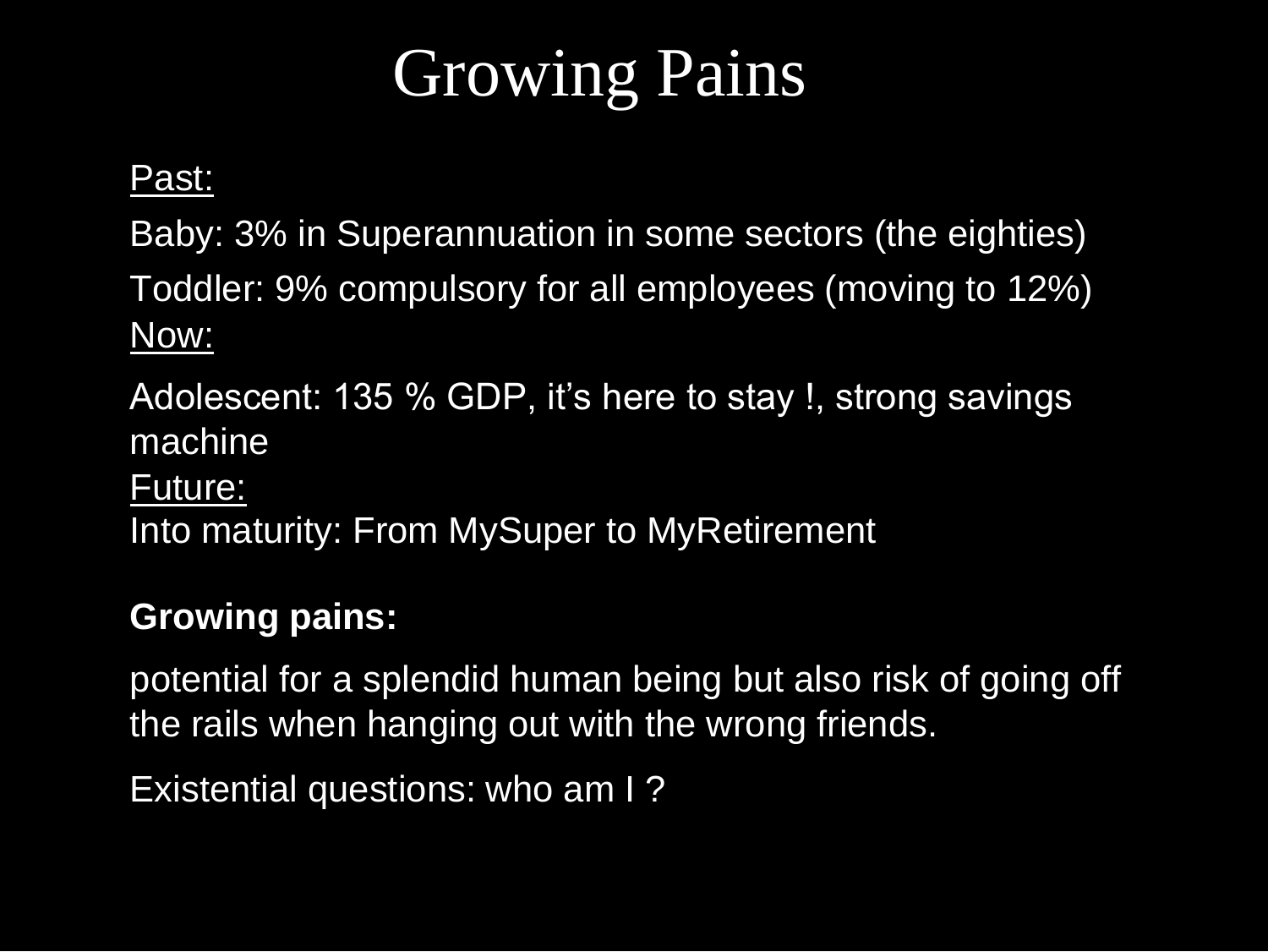## Growing Pains

### **Royal Commission**:

- no deducting of advise fees
- one default account
- re-enforcing supervisors
- lack of independent and qualitative financial advice

### **Productivity Commission:**

- bad performing tail
- end unintended multiple accounts
- derailing of Self Managed Funds
- regulations focus too much on funds and not members
- board member skills

### **and Australia knows that it's going from an accumulation phase to a decumulation phase.........and seems lost**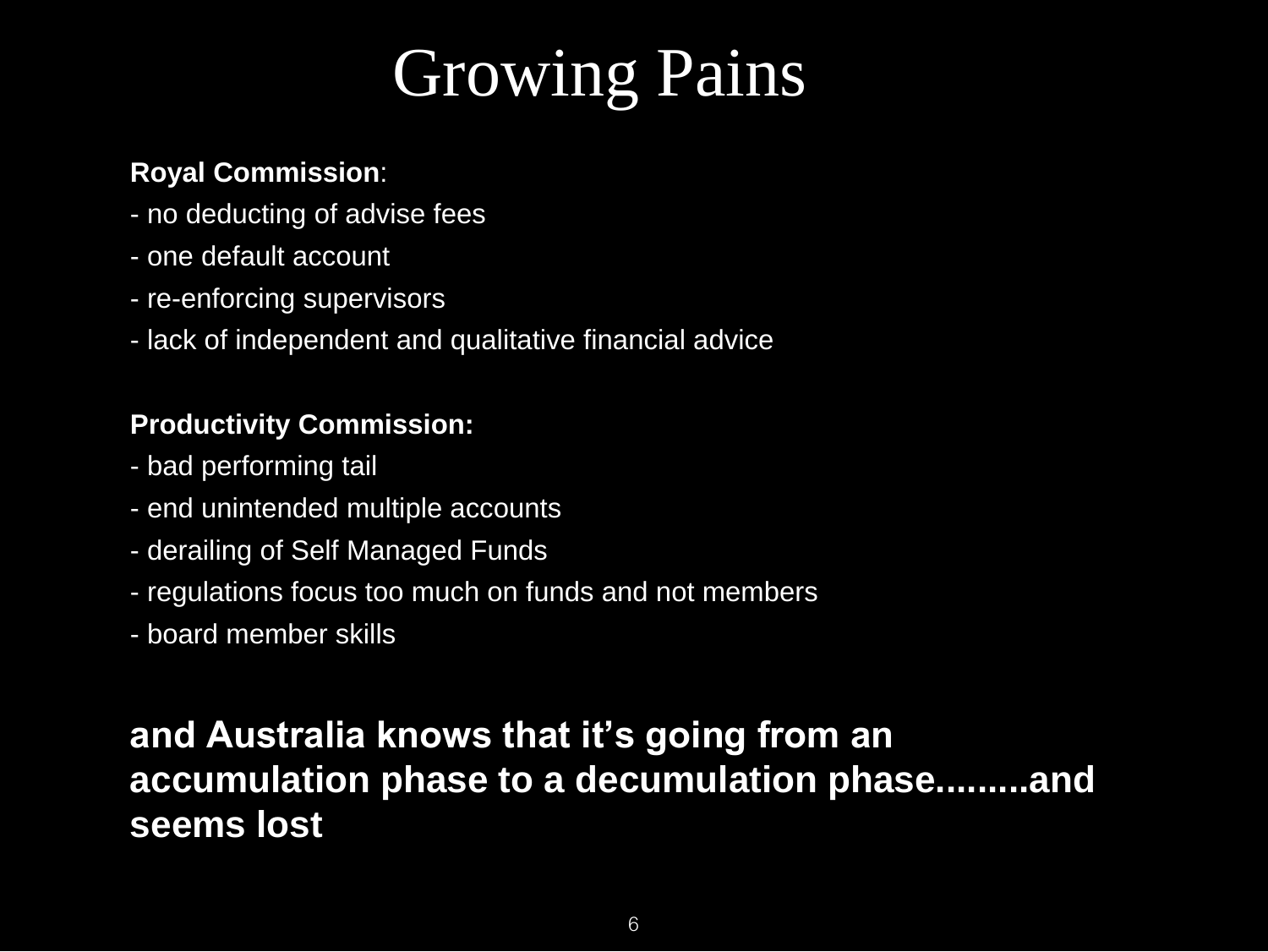### Choice = Freedom?

In an ever changing, extremely complex interaction of a

- means-tested state pension,
- means-tested health care system,
- means-tested age care system,
- Superannuation
- and (mortgaged) homeownership

pretending that members going into retirement can make choices in their own interests is **misleading.....**

**they are utterly lost**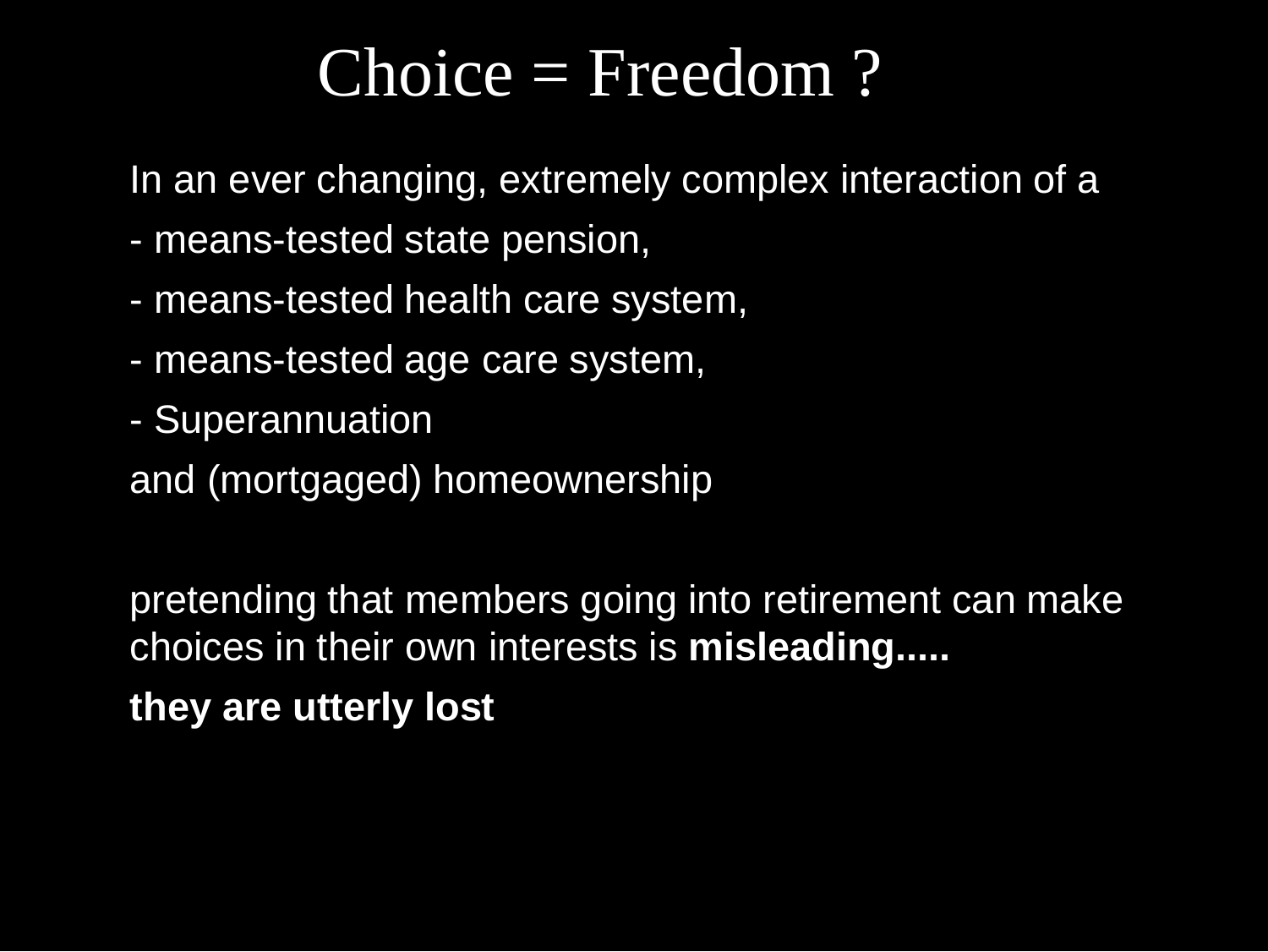### Choice = Freedom for retirees ?

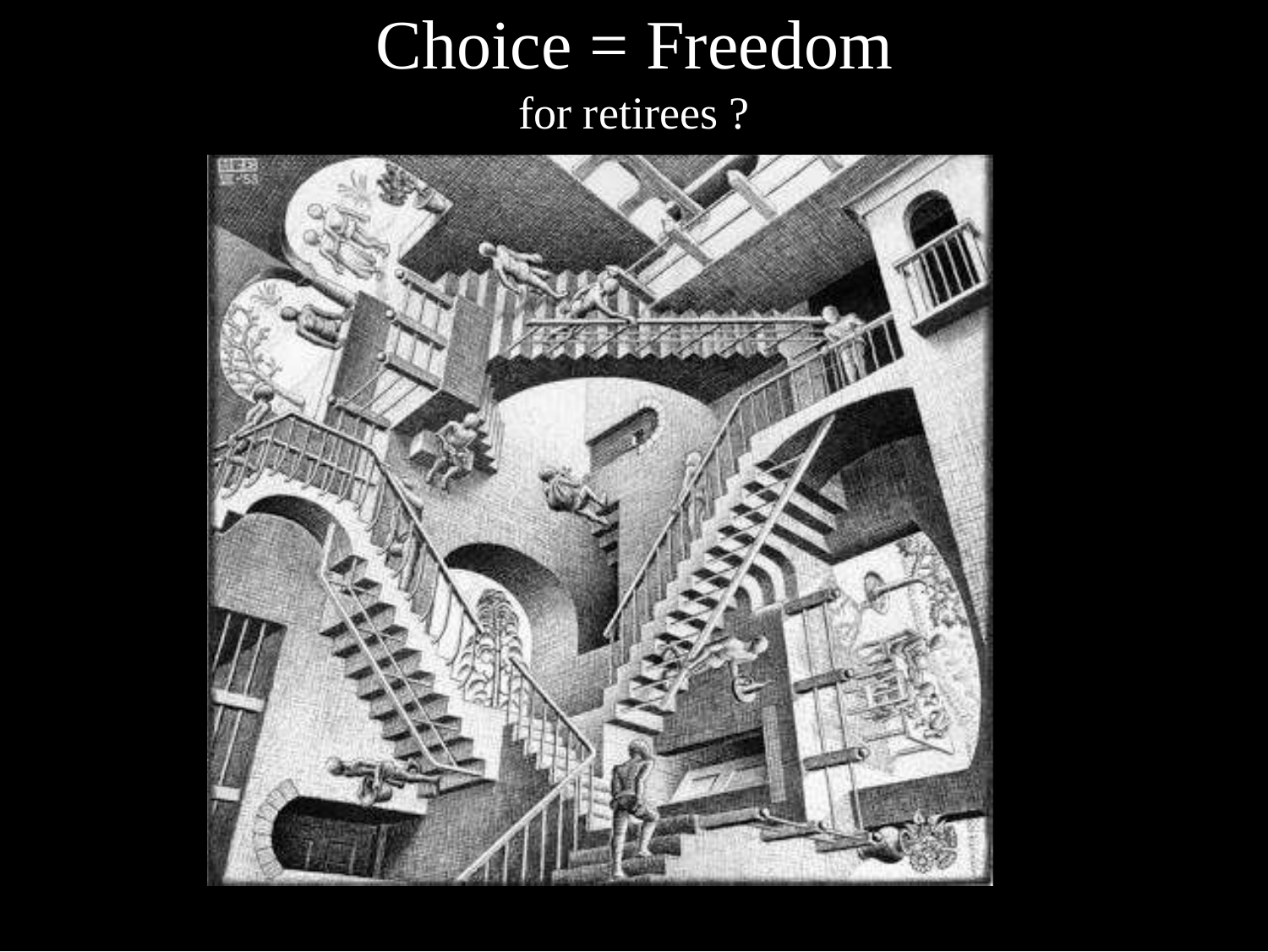### Leadership

Leadership is necessary to make a change; **set a goal !**

From return based to replacement based  $\Box$ From savings account to income stream = from MySuper to MyRetirement

Goal setting:

**Politics**; traditionally too divided

**Trustees**; lack stable policy framework, dual responsibility (members & organisation), focus on 40 year olds (marketing driven)

**Supervisors:** lack mandate

Risk of supervisor becoming an implicit and unintended dealmaker; firefighting on the edges.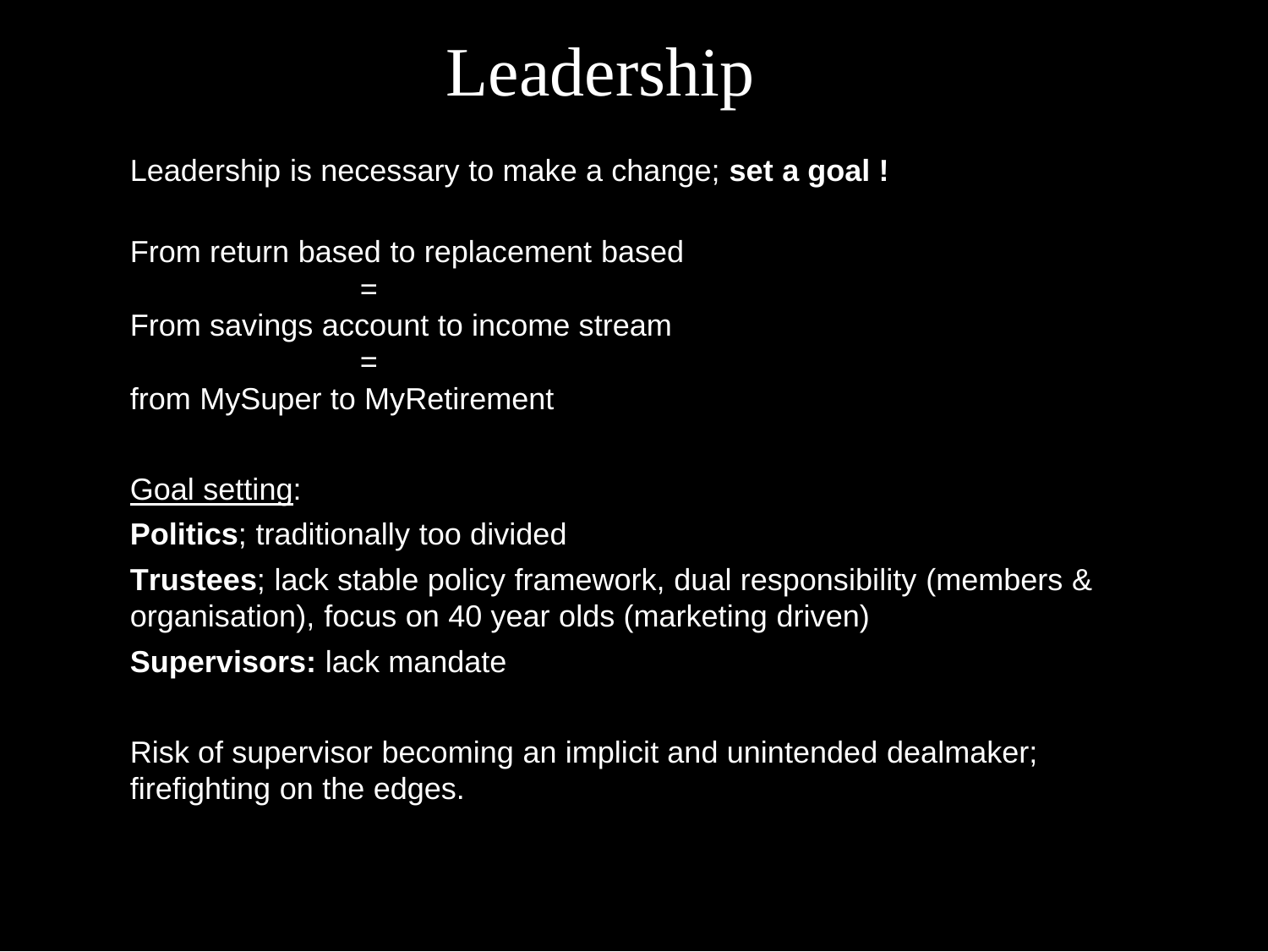### Leadership

130 % of GDP: wrongdoing could seriously harm Australia.

#### **Politics:**

Retirement Income Review as a crystallization point;

- steering it away from political turmoil
- now only Treasury; broaden to include welfare/social affairs
- evaluate and strengthen where needed mandate of supervisors

Learn from other countries; "pensions board". Perhaps include employees, employers, retirees and experts ?

#### **Trustees:**

- work on MyRetirement (CIPR)
- give retirees a say/seat at the table as an ever larger part of AUM is in the hands of retirees;
- risk-management; secure board quality on IT, regulation and investments (internationalization)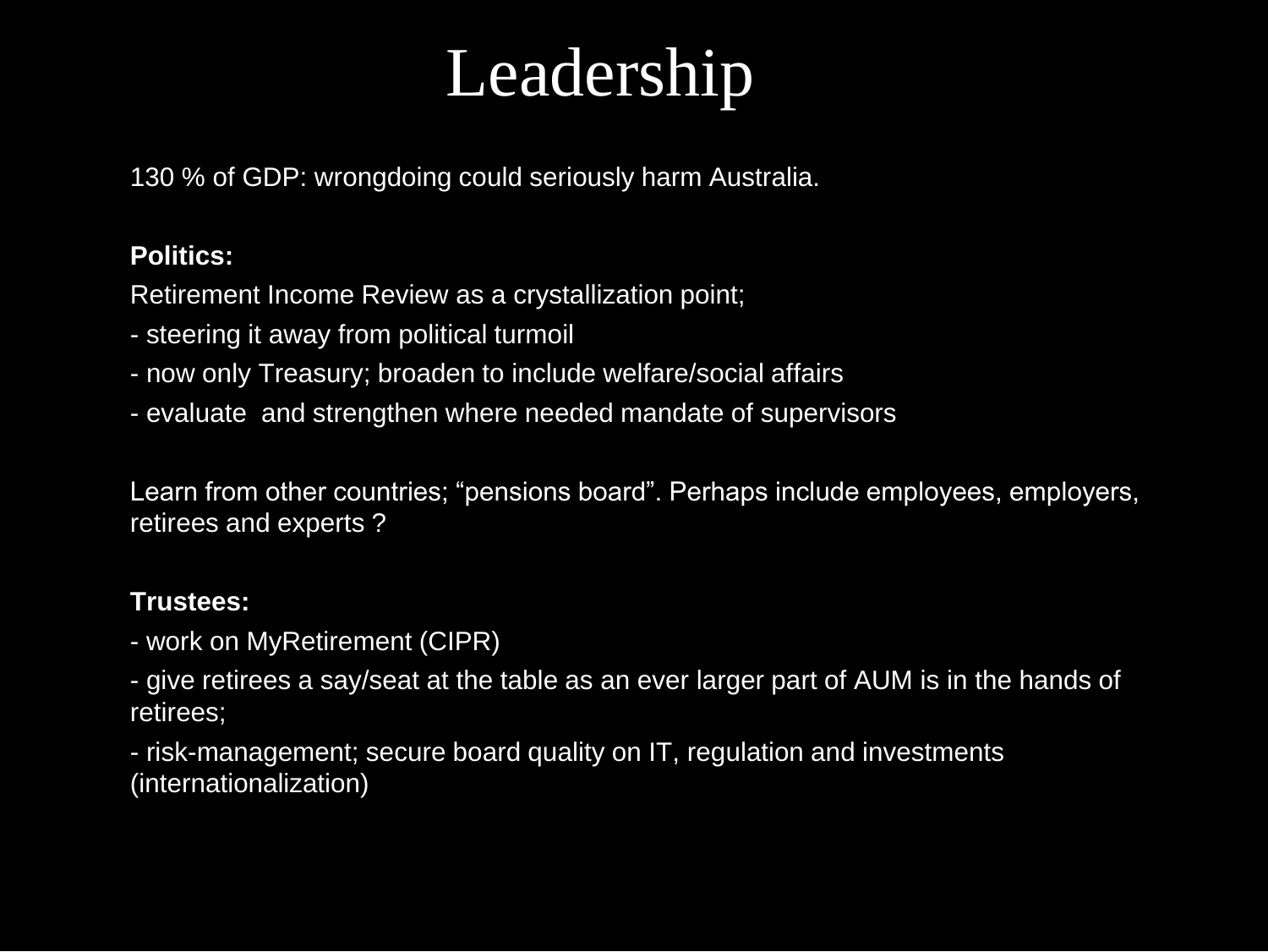

### "We shape our buildings; thereafter they shape us"

Winston Churchill, 1943.